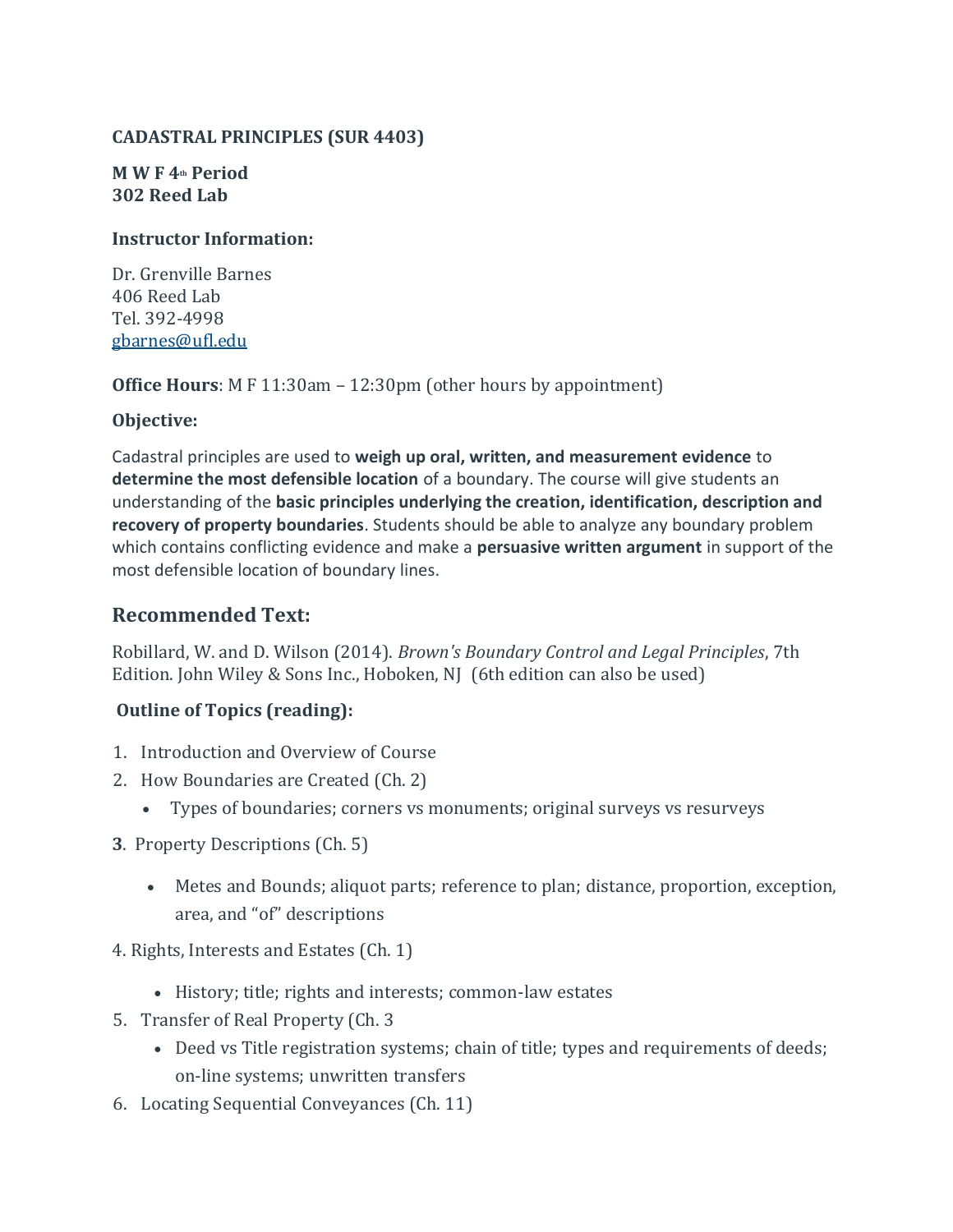• Junior/senior rights; adjoiners; conflicting elements; hierarchy of evidence; existent vs obliterated vs lost corner

*EXAM 1 (covers topics 1 - 6)*

- 7. Locating Simultaneously Created Boundaries (Ch. 12)
	- Definition; subdivision; protraction vs monumentation; common report; street lines; proration
- 8. Creation of PLSS Boundaries (Ch. 6)
	- History; sections, ranges and townships; FL half-mile posts;
- 9. Resurveys of PLSS Land (Ch. 10)
	- Dependent vs independent resurvey; 'following the footsteps,' restoring lost corners; single vs double proportionate measure
- 10. Locating Combinations Descriptions (Ch.13)
	- Metes and bounds within subdivisions; direction of dividing line; overlaps/gaps
- 11. Locating Easements and Reversions (Ch. 8)
	- Dominant vs servient tenement; surveyor's responsibility; apportioning reversion rights

## *EXAM 2 (covers topics 7 – 11)*

## 12. **Boundary Law (Ch. 4)**

• Common-law vs civil law; court structure; case reports and citations; presumptions

## 13. **Riparian and Littoral Boundaries (Ch. 9)**

• Public trust doctrine; tidal vs non-tidal; navigable vs non-navigable; locating sea, lake and river boundaries; mean high vs ordinary high water lines

## 14. **Cadastral Issues and Problem Solving**

• Review typical licensing exam questions

*EXAM 3 (covers topics 12 – 14)*

## 15. **Current Cadastral Issues**

• Topical issues and perspectives

## **FINAL EXAM** (covers all topics)

## **Exams:**

There will be 3 in-class closed book "midterm" exams during the semester. Each of these will deal with the topics preceding the exam (see above for topics covered) that have not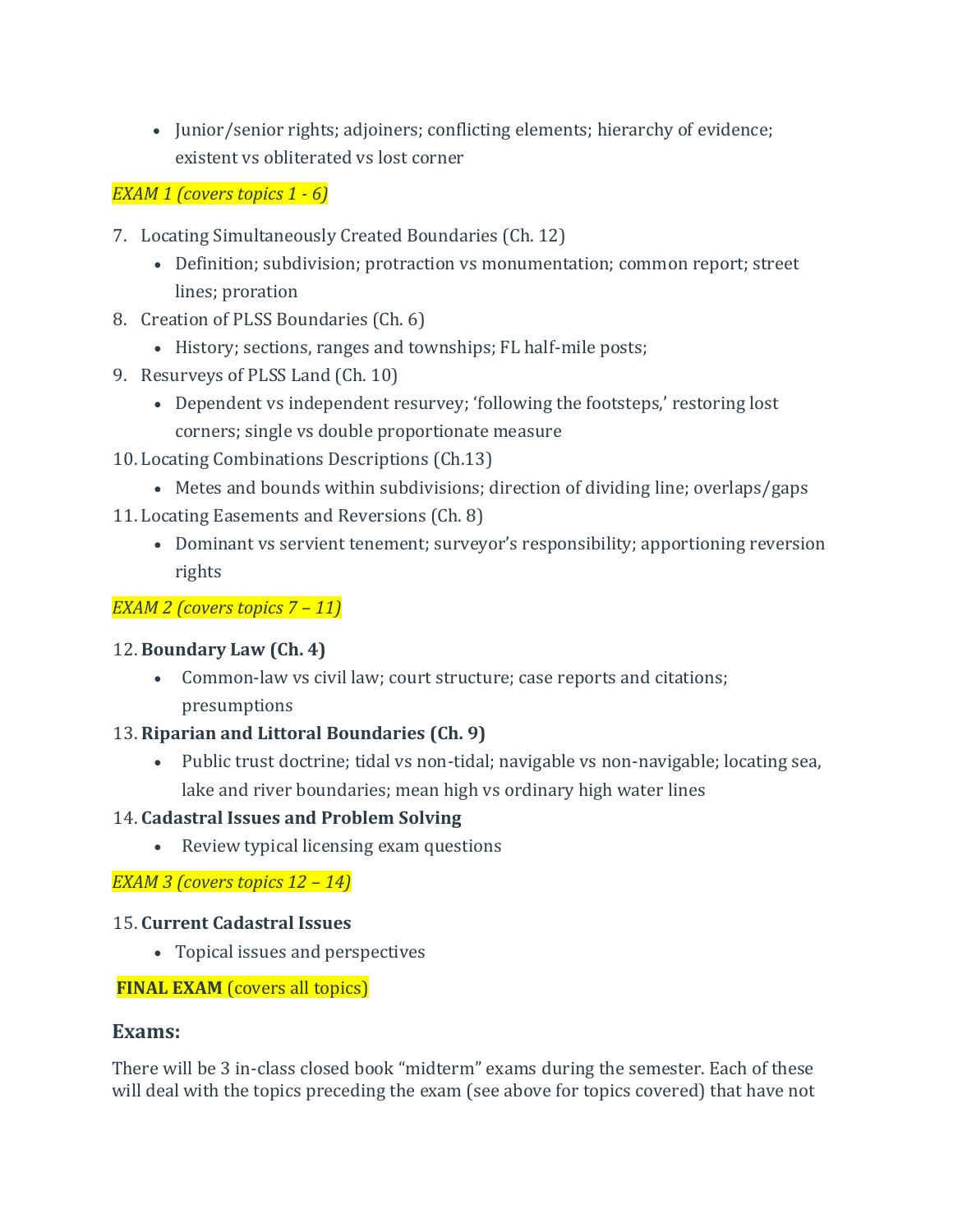been covered by another exam. These will take the form of multiple choice, definition and problem questions. Students taking the class remotely are required to organize proctors well in advance of the "midterm" and final exams. These can be licensed land surveyors or other professional persons and they will need to send an email directly to me indicating that they are willing to proctor your exam.

# **Homework:**

These will be composed of homework **problems** and short research **assignments.**  Homework problems typically focus on a real boundary problem that requires you to apply relevant cadastral principles to resolve. The projects include a legal research project and a chain of title search in the county courthouse (or on-line). The short assignments are related to questions that arise in class and usually require investigative research and a short write-up. The reading assignments are an important part of this class and you are strongly urged to read the assigned chapters or articles prior to class.

You are required to meet the specified deadlines for homework. A 10% late penalty will be assessed on late submissions and if this persists this will increase to 20%.

## **Final Examination:**

The final examination will cover the entire contents of the course (comprehensive) and will be held as scheduled in the UF exam schedule (see course calendar).

# **Grading:**

| Attendance/On-line quizzes  5% |  |
|--------------------------------|--|
|                                |  |

# **On-Line Quizzes:**

Six short open-book, on-line quizzes will be assigned during the semester. You will be graded for completing these not on the grade you score on the quiz assignment. These are important as they prepare you for the 3 main quizzes and final.

# **Attendance Policy:**

Because class discussion is a key component of this class, you are allowed no more than two unexcused absences. Any additional absences will result in a decrease in your final grade. For students taking the course asynchronously, your attendance will be judged by the frequency of visits to the course website plus mail activity in e-learning. Requirements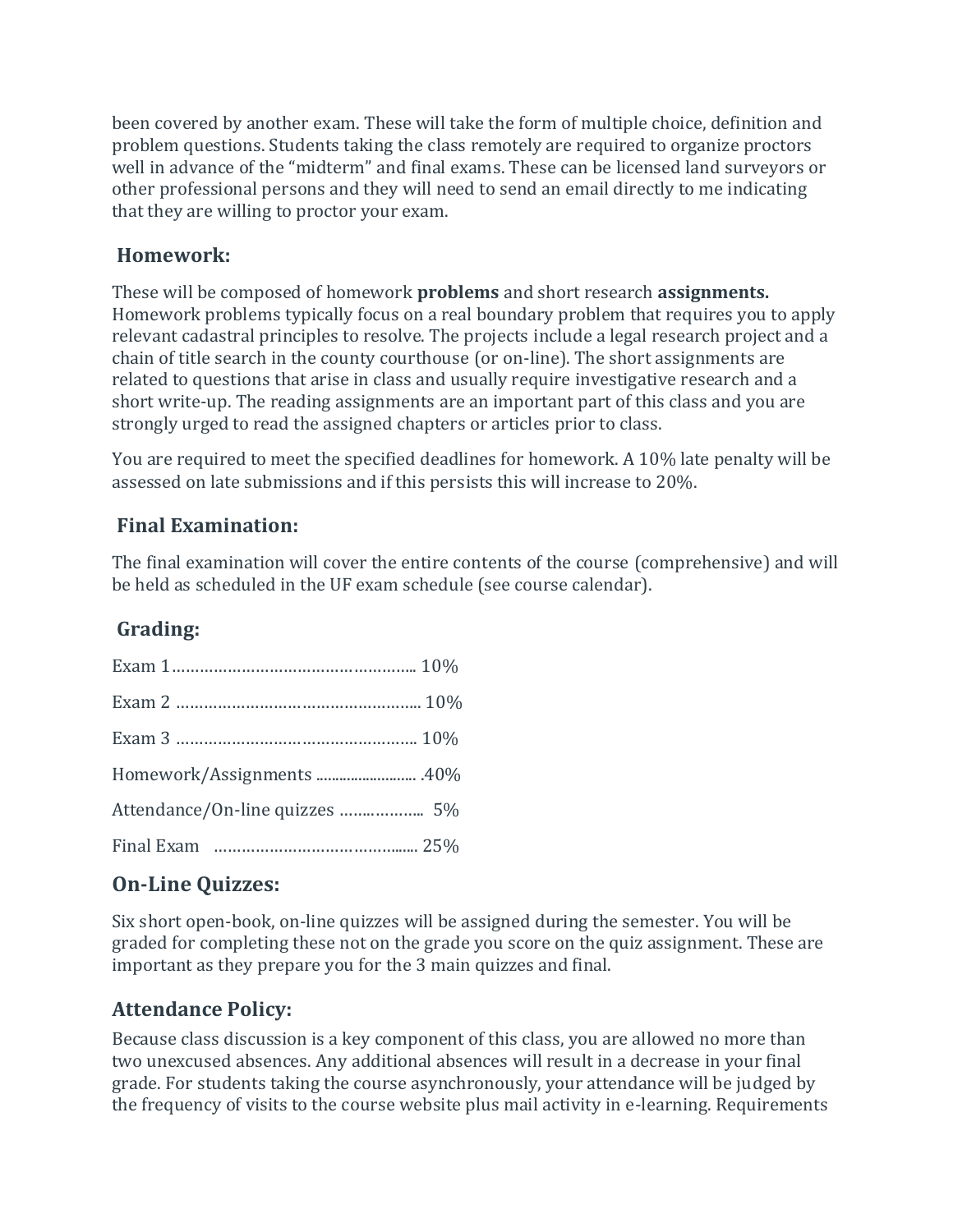for class attendance and make-up exams, assignments and other work are consistent with university policies that can be found at: https://catalog.ufl.edu/ugrad/current/regulations/info/attendance.aspx

# **Technical Requirements**

Canvas supports only the two most recent versions of any browser software. **Internet Explorer and Microsoft Edge are not recommended.**

For this course, you will also need to use Adobe Reader and Microsoft Office or equivalent. [Login to Office365 at UF.](https://login.live.com/login.srf?wa=wsignin1.0&rpsnv=13&ct=1518132207&rver=6.7.6643.0&wp=MBI_SSL&wreply=https%3a%2f%2fproducts.office.com%2fen-US%2f%3fms.url%3doffice365com&lc=1033&id=290950&aadredir=1)

You may need a headset microphone and a webcam.

Students need to be aware that online learning can present significant challenges, particularly to individuals who are not 'self-starters' or those who do not possess good time management skills. The online classroom is available to you 24 hours a day. Unlike traditional instructional settings in which each student gets the same class, the online setting means that every student gets a different class, the class of his or her choosing. In theory, this type of instruction should be more adaptable to a variety of learning preferences. Recognizing that everyone learns differently, we avoid trying to prescribe the 'best way' to approach the course. You should note, however, that this course is not selfpaced. You are expected to adhere to the class calendar.

# **UF Honor Code & Helpful Resources**

In all course related activities, students are expected to respect one another and use proper language.

## **UF Honor Code**

As a result of completing the registration form at the University of Florida, every student has signed the following statement: "I understand that the University of Florida expects its students to be honest in all their academic work. I agree to this commitment to academic honesty and understand that my failure to comply with this commitment may result in disciplinary action up to and including expulsion from the University."

The instructors of this course fully support the intent of the above statement and will not tolerate academic dishonesty. We, the members of the University of Florida Community, pledge to hold ourselves and our peers to the highest standards of honesty and integrity. All students are expected to follow the University of Florida Honor Code (excerpt above). Read more: <https://sccr.dso.ufl.edu/> (Links to an external site.)Links to an external site.

Students experiencing crises or personal problems that interfere with their general wellbeing are encouraged to utilize the university's counseling resources. Both the Counseling Center and Student Mental Health Services provide confidential counseling services at no cost for currently enrolled students. Resources are available on campus for students having personal problems or lacking clear career or academic goals, which interfere with their academic performance.